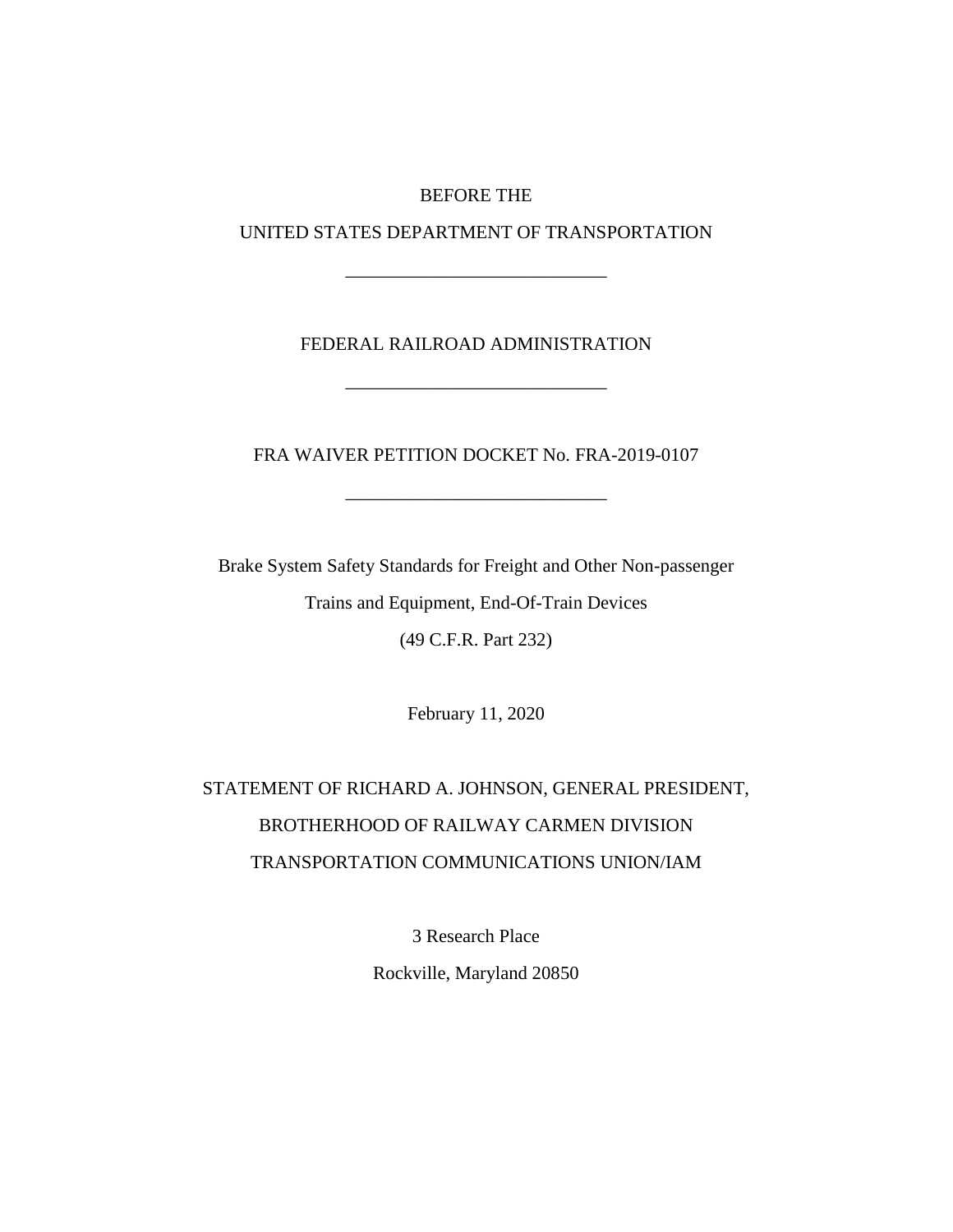#### *I. Introduction.*

My name is Richard A. Johnson. I am the General President, Brotherhood Railway Carmen Division, Transportation Communications Union (BRC) and a National Vice President of the Transportation Communications Union (TCU/IAM). I have been a carman for 49 years, beginning in 1971 on the former Milwaukee Road at Bensonville, Illinois, and I am personally familiar with the Federal Railroad Administration's (FRA) regulations that set forth safety standards for rail equipment.

BRC appreciates this opportunity to participate in the regulatory process, and brings to that process an enormous wealth of experience and practical knowledge in the area of railroad safety. Our experience has taught us that full compliance with FRA's safety regulations is the surest way to improve railroad safety and, to that end, BRC will address the safety and other issues raised by this petition for waiver.

The BNSF Railway Company (BNSF) petitioned the Federal Railroad Administration (FRA) for a waiver of compliance from 49 CFR 232.215, *Transfer train brake tests*, with respect to transfer movements between BNSF's Old South Yard and New South Yard in Houston, Texas. More specifically, BNSF proposes to conduct a Class III brake test in lieu of a transfer train brake test prior to making a transfer movement governed by this waiver. For the reasons discussed below, BRC requests FRA deny the BNSF petition for relief.

#### *II. Discussion.*

The BNSF petition for waiver should be denied. BNSF previously petitioned FRA for a waiver on this topic in 2004. (Docket Number FRA-2004-19949) There, the FRA Safety Board denied that petition without prejudice principally due to the absence of any conditions or alternate procedures included within the petition to ensure an adequate level of safety. Now, BNSF believes that the limited waiver it seeks in this context is appropriate because the risk of proceeding with the transfer movements without a full transfer train brake test is minimal and is adequately addressed by the conditions BNSF proposes. However, substituting a Class III brake test in lieu of a transfer train brake test does not provide the same level of safety to both railroad workers and the general public. In fact, several points made by the Safety Board in its denial of BNSF's previous petition in Docket Number FRA-2004-19949 still support this view.

First, the Safety Board found that "the movement of cars between the Old South Yard and the New South Yard constitutes a train movement, thereby requiring an air brake test under 49 CFR part 232." More specifically, the Safety Board found that:

[t]he determination as to whether a particular movement is a train movement is a multifactor analysis based upon various court decisions dealing with the subject. See 66 FR 4148-49 (January 17, 2001). FRA believes that the following factors necessitate a determination that these movements involve conditions that create a need for power brakes during the movements: the movements between these yards (from starting point to ending point) exceed one mile in distance, the movements involve a substantial number of cars, many of which contain hazardous materials, the movements utilize a main line track with heavy traffic, the movements traverse both a navigable water way and a major